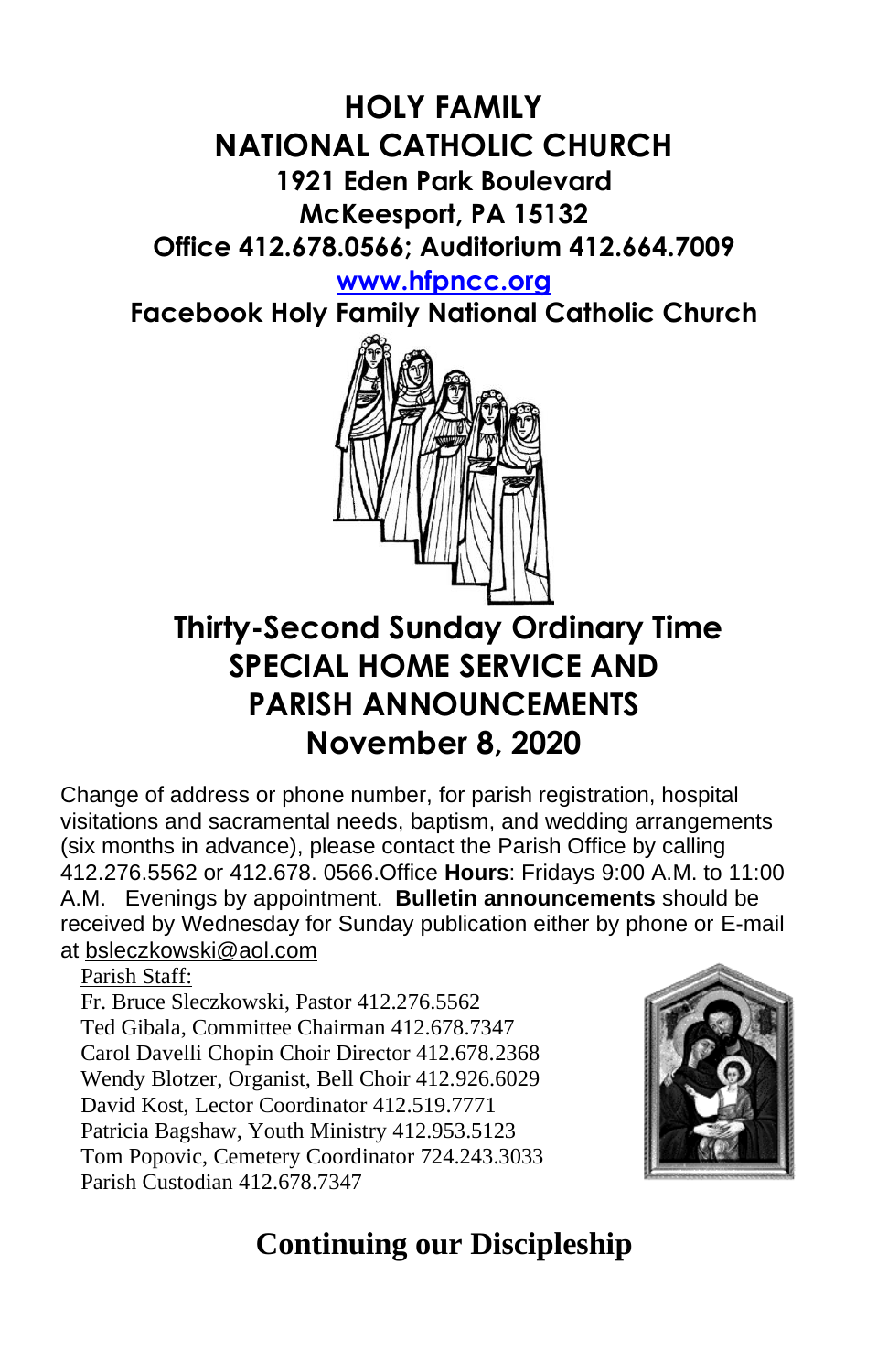**This Week**



**Sunday, November 8, 2020 32 Ordinary Time**

**Holy Mass 9:00 A.M. + Felix Zajdel** Int Mr. & Mrs. Ted Gibala**; + Marla Chichwak** Int. Mr. & Mrs. Bob Yonek

**Sunday, November 15, 2020 33 Ordinary Time Holy Mass 9:00 A.M. + Rhonda Vogel** Int Mr. & Mrs. Ted Gibala**; + Edward Adamek** Int. Ray & Barbara Kostovny

#### **Future Direction's Community Services**

Once again, we will be collecting winter clothing for a Homeless Shelter in the area. Please bring the used clothing on Sunday morning. David Kost will be coordinating this year's clothing drive. Coats are especially needed. All clothing should be cleaned and in good condition

. Although there won't be an actual tree in the Narthex this year, a table is set up with blue and pink angels for Christmas gifts for the Center for Victims children and for Salvation Army's Treasure for

Children. Ashley Griffiths will coordinate for the Center for Victims and Rosemary Pociask will coordinate for the Treasure's for Children. All gifts are to be returned unwrapped by December



8th and monetary gifts can also be given towards purchase of gifts. Your support through the years have been greatly appreciated and let us bring joy to a child's Christmas this year.



#### **Veterans Day Prayer**

Let us pray. [pause briefly] Most Loving Father, bless those who have served and those who are serving in the armed forces of our nation. Receive the souls of

those men and women who gave their lives in the service of freedom. As they gave themselves to advance the ideals of peace and justice, may they inspire our continued efforts towards this same end. We ask this through our Lord, Jesus Christ, Your Son, Who lives and reigns with You and the Holy Spirit, one God, for ever and ever.